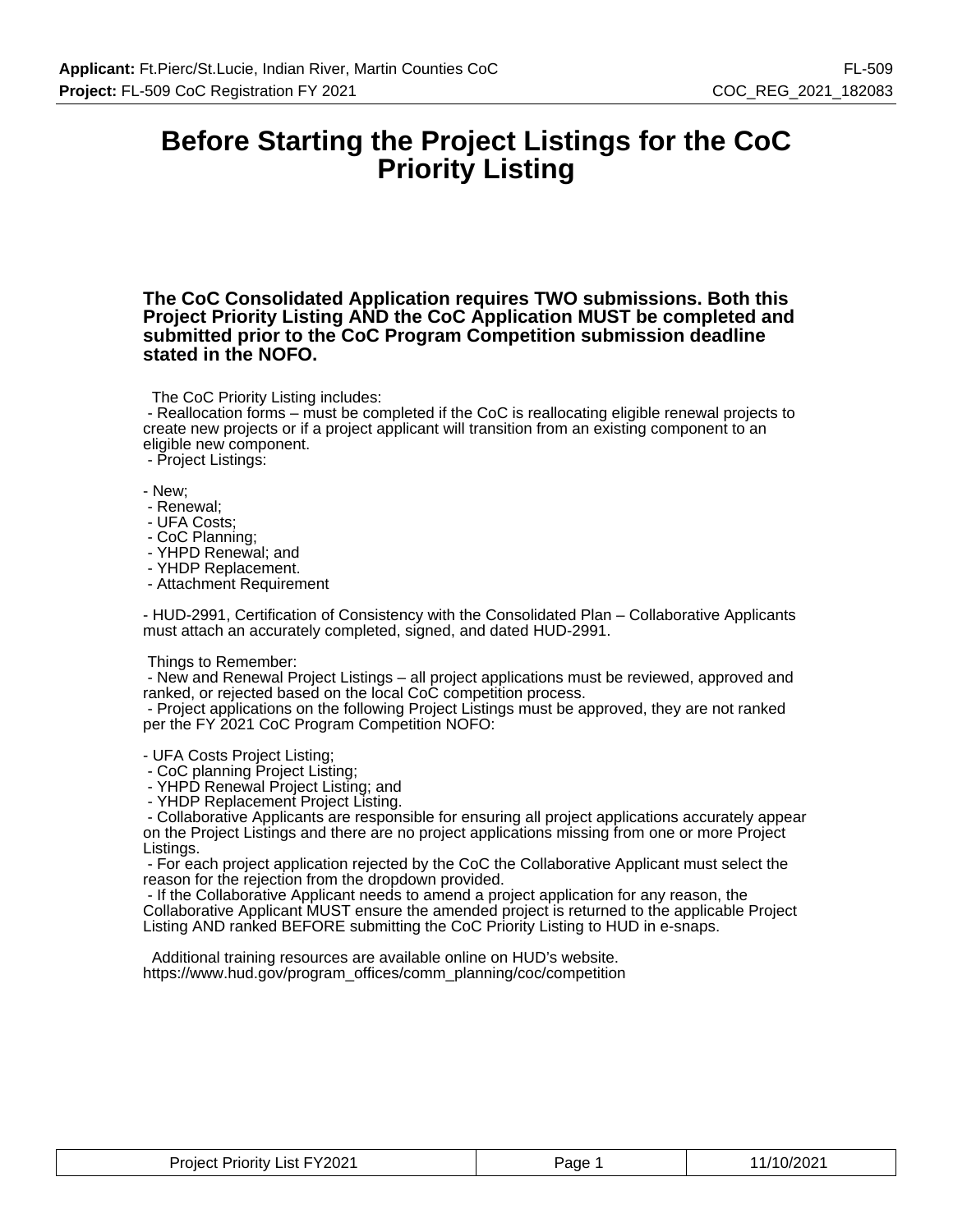# **1A. Continuum of Care (CoC) Identification**

### **Instructions:**

For guidance on completing this form, please reference the FY 2021 CoC Priority Listing Detailed Instructions and FY 2021 CoC Priority Listing Navigational Guide on HUD's website. https://www.hud.gov/program\_offices/comm\_planning/coc/competition.

**Collaborative Applicant Name:** Treasure Coast Homeless Services Council, Inc.

| Project Priority List FY2021 | Page 2 | 11/10/2021 |
|------------------------------|--------|------------|
|------------------------------|--------|------------|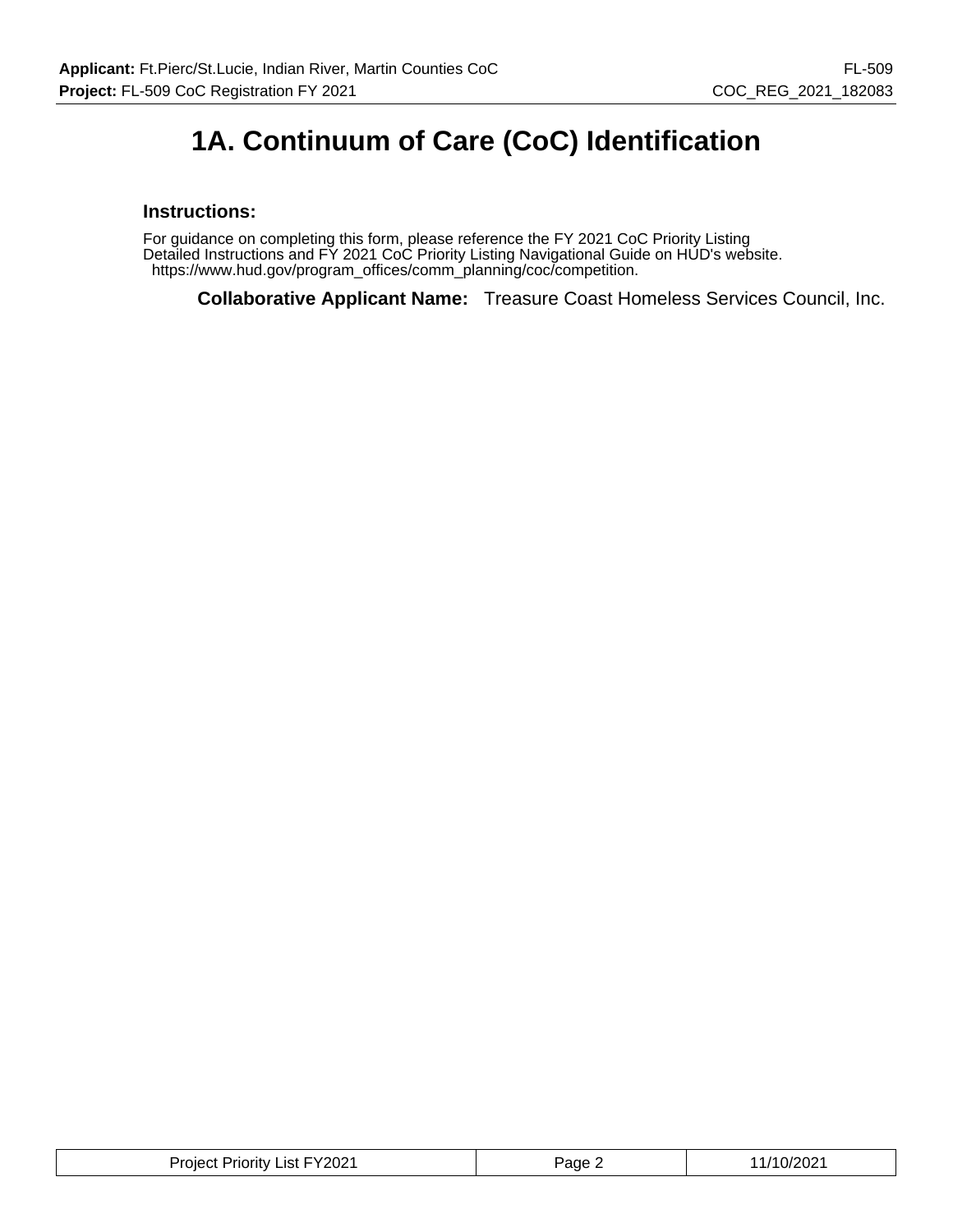# **2. Reallocation**

### **Instructions:**

For guidance on completing this form, please reference the FY 2021 CoC Priority Listing Detailed Instructions and FY 2021 CoC Priority Listing Navigational Guide on HUD's website. https://www.hud.gov/program\_offices/comm\_planning/coc/competition.

**2-1. Is the CoC reallocating funds from one or** No **more eligible renewal grant(s) that will expire in calendar year 2022 into one or more new projects?**

| – ∨ΩOQ4 –<br>.<br>.ıst.<br>'ane<br>.oler<br><b>HOLID</b><br>∠∪∠<br><b>U</b><br>.UZ<br>. |
|-----------------------------------------------------------------------------------------|
|-----------------------------------------------------------------------------------------|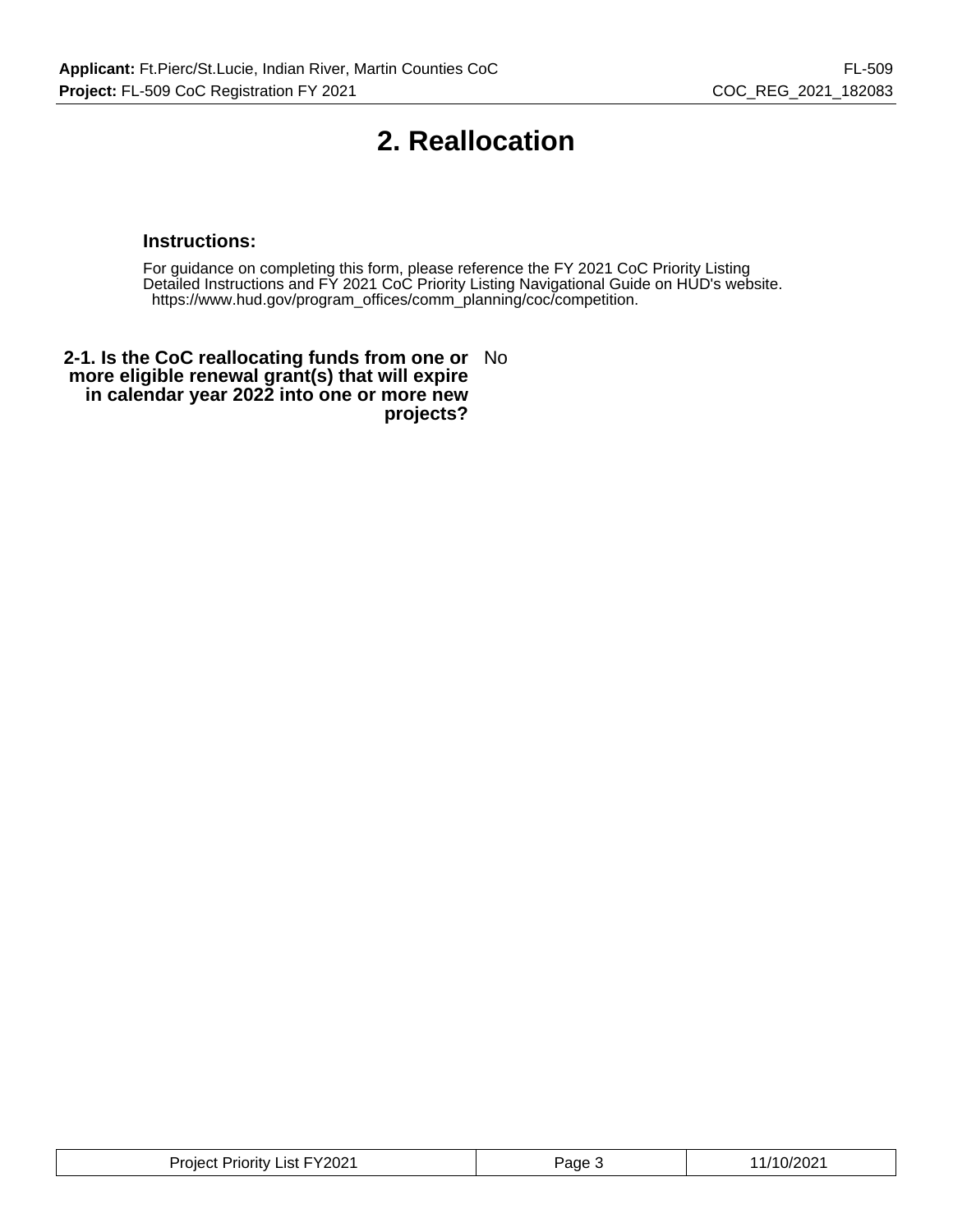# **Continuum of Care (CoC) New Project Listing**

### **Instructions:**

Prior to starting the New Project Listing, review the CoC Priority Listing Detailed Instructions and CoC Priority Listing Navigational Guide available on HUD's website.

 To upload all new project applications submitted to this Project Listing, click the "Update List" button. This process may take a few minutes based upon the number of new projects submitted by project applicant(s) to your CoC in the e-snaps system. You may update each of the Project Listings simultaneously. To review a project on the New Project Listing, click on the magnifying glass next to each project to view project details. To view the actual project application, click on the orange folder. If you identify errors in the project application(s), you can send the application back to the project applicant to make the necessary changes by clicking the amend icon. It is your sole responsibility for ensuring all amended projects are resubmitted, approved and ranked or rejected on this project listing BEFORE submitting the CoC Priority Listing in e-snaps. https://www.hud.gov/program\_offices/comm\_planning/coc/competition.

| <b>Project</b><br><b>Name</b>        | <b>Date</b><br><b>Submitte</b><br>d | Comp<br><b>Type</b> | Applican<br>t Name      | <b>Budget</b><br>Amount | Grant<br><b>Term</b> | Rank | <b>PH/Reall</b><br><b>OC</b> | <b>PSH/RR</b><br>н | <b>Expansi</b><br><b>on</b> |
|--------------------------------------|-------------------------------------|---------------------|-------------------------|-------------------------|----------------------|------|------------------------------|--------------------|-----------------------------|
| CoC<br>Lead<br>Agency<br><b>HMIS</b> | $2021 - 10 -$<br>15<br>13:56:       | <b>HMIS</b>         | Treasure<br>Coast<br>Ho | \$79,000                | Year                 | 17   | PH<br><b>Bonus</b>           |                    |                             |

| Project Priority List FY2021 | Page 4 | /10/2021 |
|------------------------------|--------|----------|
|------------------------------|--------|----------|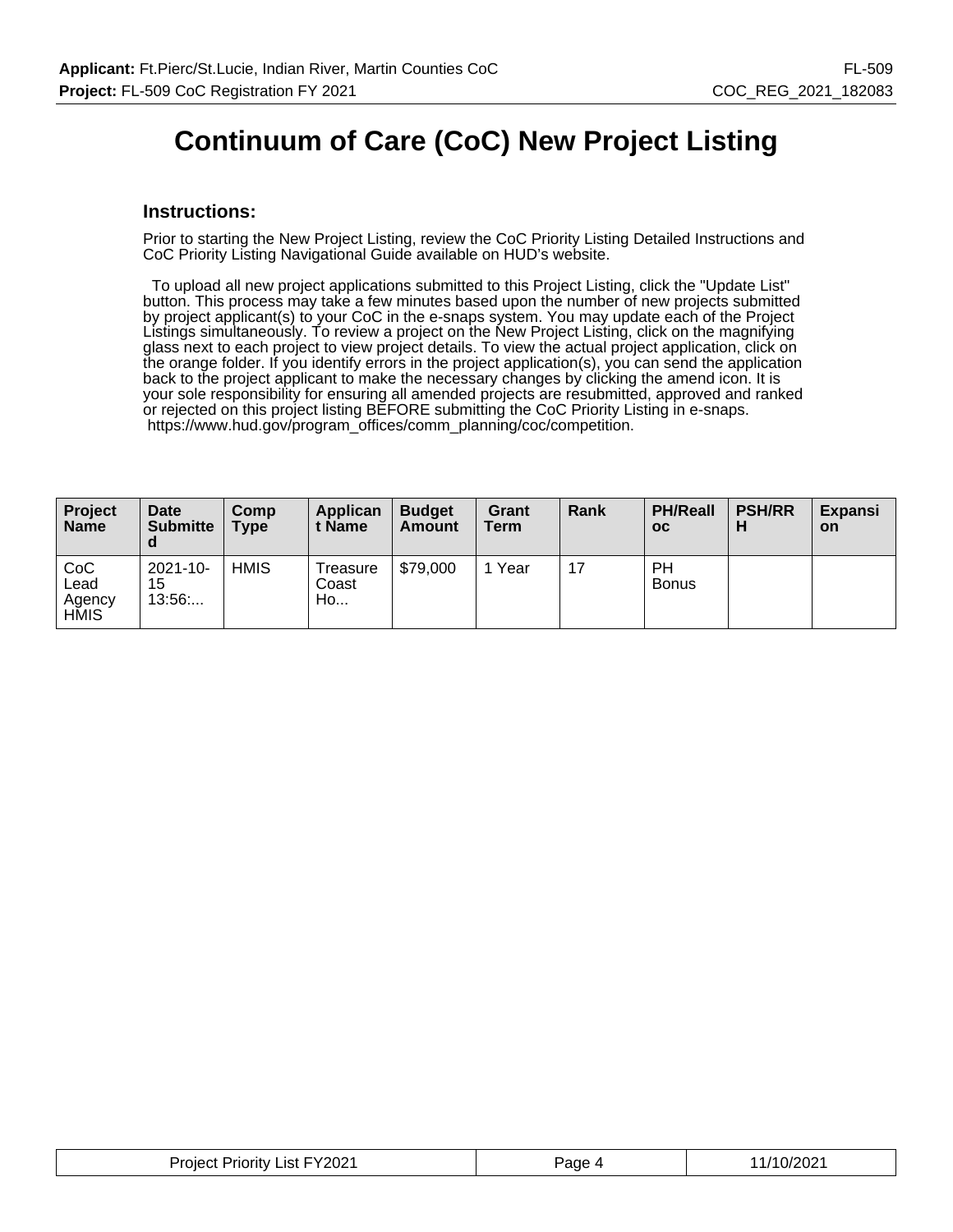# **Continuum of Care (CoC) Renewal Project Listing**

### **Instructions:**

Prior to starting the Renewal Project Listing, review the CoC Priority Listing Detailed Instructions and CoC Priority Listing Navigational Guide available on HUD's website.

 To upload all renewal project applications submitted to this Project Listing, click the ""Update List"" button. This process may take a few minutes based upon the number of renewal projects submitted by project applicant(s) to your CoC in the e-snaps system. You may update each of the Project Listings simultaneously. To review a project on the Renewal Project Listing, click on the magnifying glass next to each project to view project details. To view the actual project application, click on the orange folder. If you identify errors in the project application(s), you can send the application back to the project applicant to make necessary changes by clicking the amend icon. It is your sole responsibility for ensuring all amended projects are resubmitted, approved and ranked or rejected on this project listing BEFORE submitting the CoC Priority Listing in e-snaps.

https://www.hud.gov/program\_offices/comm\_planning/coc/competition.

| The Collaborative Applicant certifies that<br>there is a demonstrated<br>need for all renewal permanent supportive<br>housing and rapid<br>re-housing projects listed on the Renewal<br><b>Project Listing.</b>                                                 | X        |
|-----------------------------------------------------------------------------------------------------------------------------------------------------------------------------------------------------------------------------------------------------------------|----------|
| The Collaborative Applicant certifies all<br>renewal permanent supportive housing and<br>rapid rehousing projects listed on the<br><b>Renewal Project Listing comply with program</b><br>requirements and appropriate standards of<br>quality and habitability. | $\times$ |

**The Collaborative Applicant does not have any renewal permanent supportive housing or rapid re-housing renewal projects.**

| Project<br><b>Name</b>        | <b>Date</b><br><b>Submitt</b><br>ed | Grant<br>Term | Applica<br>nt Name                          | <b>Budget</b><br><b>Amount</b> | Rank | <b>PSH/RR</b><br>н | Comp<br>Type | <b>Consoli</b><br>dation<br><b>Type</b> | <b>Expansion</b><br><b>Type</b> |
|-------------------------------|-------------------------------------|---------------|---------------------------------------------|--------------------------------|------|--------------------|--------------|-----------------------------------------|---------------------------------|
| Martin<br>County<br>Chr       | $2021 - 10 -$<br>06<br>10:57        | 1 Year        | Martin<br>County<br>Boa                     | \$123,024                      | -4   | <b>PSH</b>         | <b>PH</b>    |                                         |                                 |
| St. Lucie<br>County<br>TRA    | 2021-10-<br>06<br>11:23             | 1 Year        | St. Lucie<br>County<br>$\cdots$             | \$178,944                      | 11   | <b>PSH</b>         | <b>PH</b>    |                                         |                                 |
| <b>SLC</b><br>Rental<br>Assis | $2021 - 10 -$<br>06<br>11:29        | 1 Year        | St. Lucie<br>County<br>$\sim$ $\sim$ $\sim$ | \$107,280                      | 13   | <b>PSH</b>         | <b>PH</b>    |                                         |                                 |

| List FY2021<br>. Priority<br>Project <sup>r</sup> | Page : | /10/2021 |
|---------------------------------------------------|--------|----------|
|---------------------------------------------------|--------|----------|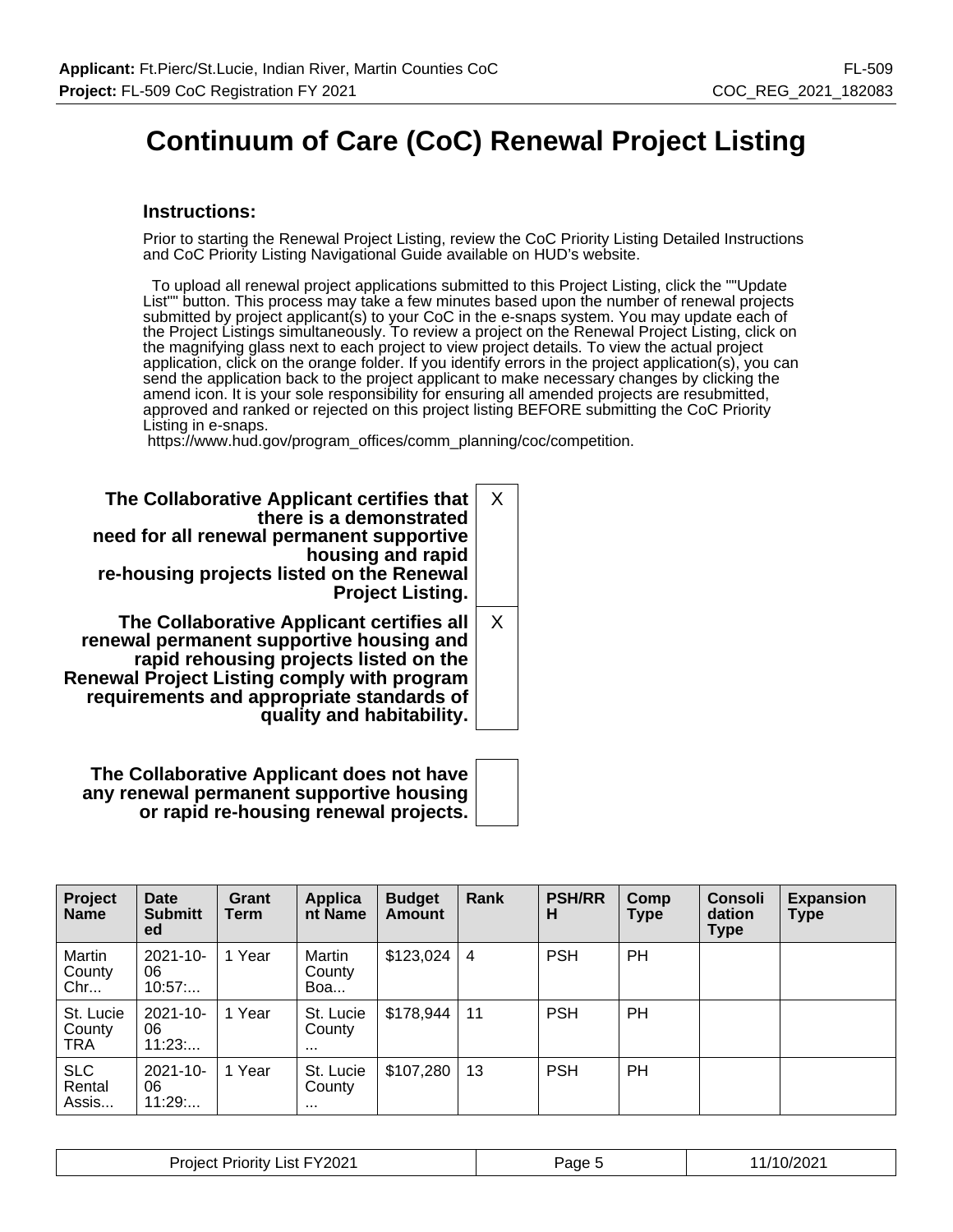| <b>RENEW</b><br>AL<br><b>SYSTEM</b><br>S P     | 2021-10-<br>06<br>11:06:      | 1 Year | Treasure<br>Coast<br>Ho  | \$24,821  | 15             |            | <b>HMIS</b> |  |
|------------------------------------------------|-------------------------------|--------|--------------------------|-----------|----------------|------------|-------------|--|
| St. Lucie<br>County<br>                        | $2021 - 10 -$<br>06<br>11:17  | 1 Year | St. Lucie<br>County<br>. | \$181,080 | $\overline{7}$ | <b>PSH</b> | PH          |  |
| COC<br><b>WIDE</b><br><b>TRA</b><br><b>TWO</b> | 2021-10-<br>06<br>12:59:      | 1 Year | Indian<br>River<br>Coun  | \$88,848  | 8              | <b>PSH</b> | PH          |  |
| <b>ALCOH</b><br><b>OPE</b><br>Renewal          | $2021 - 10 -$<br>06<br>13:46  | 1 Year | Indian<br>River<br>Coun  | \$88,848  | $\overline{2}$ | <b>PSH</b> | <b>PH</b>   |  |
| Indian<br>River<br>Chronic                     | $2021 - 10 -$<br>06<br>13:07  | 1 Year | Indian<br>River<br>Coun  | \$116,292 | 9              | <b>PSH</b> | <b>PH</b>   |  |
| <b>New</b><br>Chronics                         | $2021 - 10 -$<br>06<br>12:50: | 1 Year | Indian<br>River<br>Coun  | \$338,304 | 6              | <b>PSH</b> | PH          |  |
| <b>HMIS</b><br><b>COORDI</b><br><b>NATED</b>   | $2021 - 10 -$<br>06<br>13:11  | 1 Year | Indian<br>River<br>Coun  | \$35,400  | 3              |            | <b>HMIS</b> |  |
| Martin<br>County<br>Re-                        | $2021 - 10 -$<br>06<br>13:19  | 1 Year | Martin<br>County<br>Boa  | \$93,331  | 16             | <b>RRH</b> | <b>PH</b>   |  |
| 2019<br><b>DATA</b><br><b>QUALIT</b><br>Y      | 2021-10-<br>06<br>13:15       | 1 Year | Indian<br>River<br>Coun  | \$27,840  | 12             |            | <b>HMIS</b> |  |
| <b>FAMILY</b><br><b>RENTAL</b><br>ASS          | 2021-10-<br>06<br>13:03       | 1 Year | Indian<br>River<br>Coun  | \$112,128 | 10             | <b>PSH</b> | <b>PH</b>   |  |
| <b>NEW</b><br><b>HORIZO</b><br><b>NS TWO</b>   | 2021-10-<br>06<br>12:55       | 1 Year | Indian<br>River<br>Coun  | \$135,588 | 14             | <b>PSH</b> | <b>PH</b>   |  |
| <b>COCWID</b><br>E TRA<br>Renewal              | 2021-10-<br>06<br>14:19:      | 1 Year | Indian<br>River<br>Coun  | \$112,260 | $\mathbf{1}$   | <b>PSH</b> | <b>PH</b>   |  |
| Martin<br>County<br>Rental                     | $2021 - 10 -$<br>22<br>12:19  | 1 Year | Martin<br>County<br>Boa  | \$123,024 | 5              | <b>PSH</b> | <b>PH</b>   |  |

| <b>Project Priority List FY2021</b> | Paɑe 6 | I/10/2021 |
|-------------------------------------|--------|-----------|
|-------------------------------------|--------|-----------|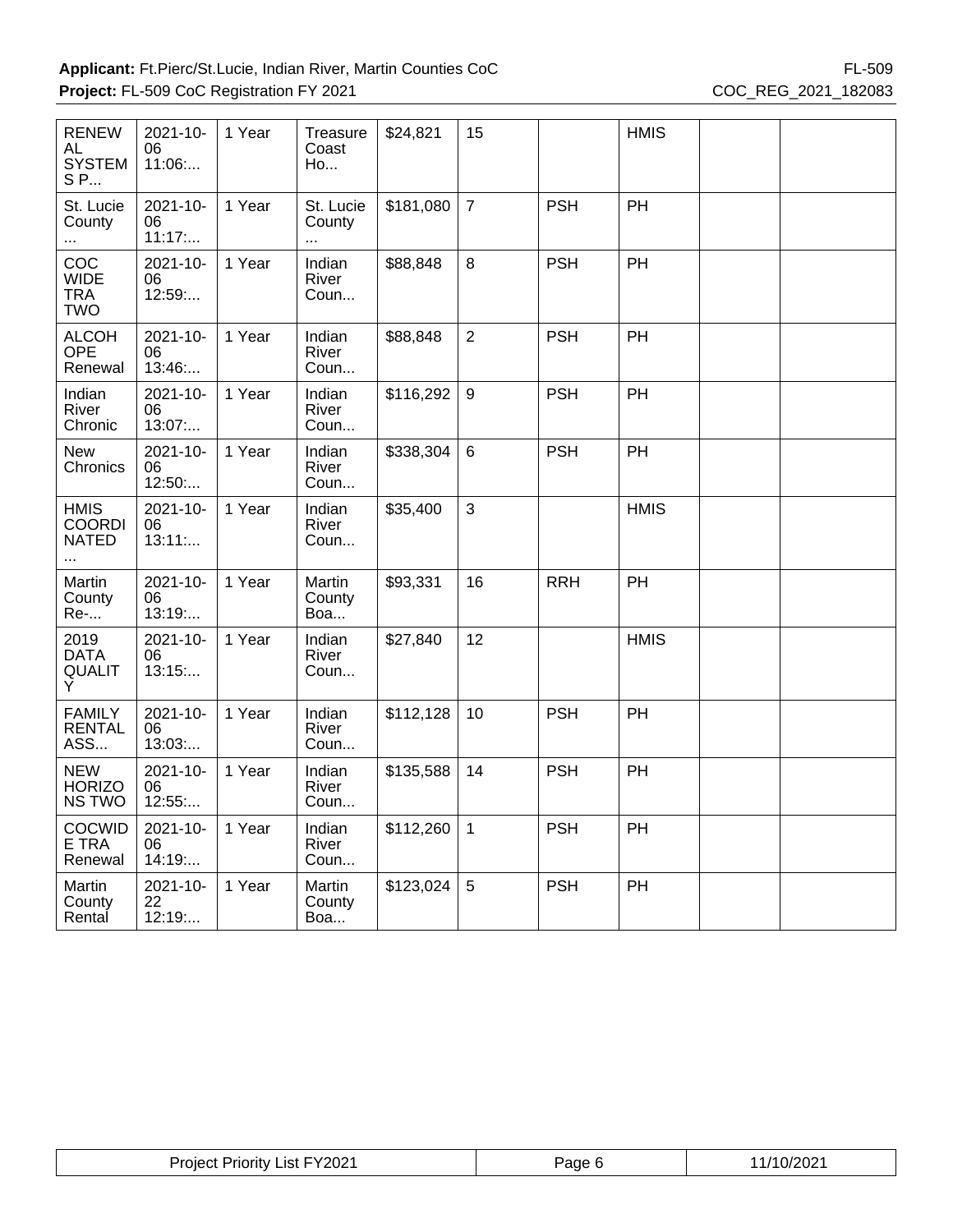# **Continuum of Care (CoC) Planning Project Listing**

### **Instructions:**

Prior to starting the CoC Planning Project Listing, review the CoC Priority Listing Detailed Instructions and CoC Priority Listing Navigational Guide available on HUD's website.

 To upload the CoC planning project application submitted to this Project Listing, click the ""Update List"" button. This process may take a few minutes while the project is located in the esnaps system. You may update each of the Project Listings simultaneously. To review the CoC Planning Project Listing, click on the magnifying glass next to view the project details. To view the actual project application, click on the orange folder. If you identify errors in the project application, you can send the application back to the project applicant to make necessary changes by clicking the amend icon. It is your sole responsibility for ensuring all amended projects are resubmitted, approved and ranked or rejected on this project listing BEFORE submitting the CoC Priority Listing in e-snaps.

 Only one CoC planning project application can be submitted and only by the Collaborative Applicant designated by the CoC which must match the Collaborative Applicant information on the CoC Applicant Profile.

https://www.hud.gov/program\_offices/comm\_planning/coc/competition.

| <b>Project Name</b>  | <b>Date Submitted</b> | <b>Grant Term</b> | <b>Applicant Name</b> | <b>Budget Amount</b> | Accepted? |
|----------------------|-----------------------|-------------------|-----------------------|----------------------|-----------|
| CoC Planning<br>Proj | 2021-10-18<br>05:47   | Year              | Treasure Coast<br>Ho  | \$56.627             | Yes       |

| <b>Project Priority List FY2021</b> | Page | 1/10/2021 |
|-------------------------------------|------|-----------|
|-------------------------------------|------|-----------|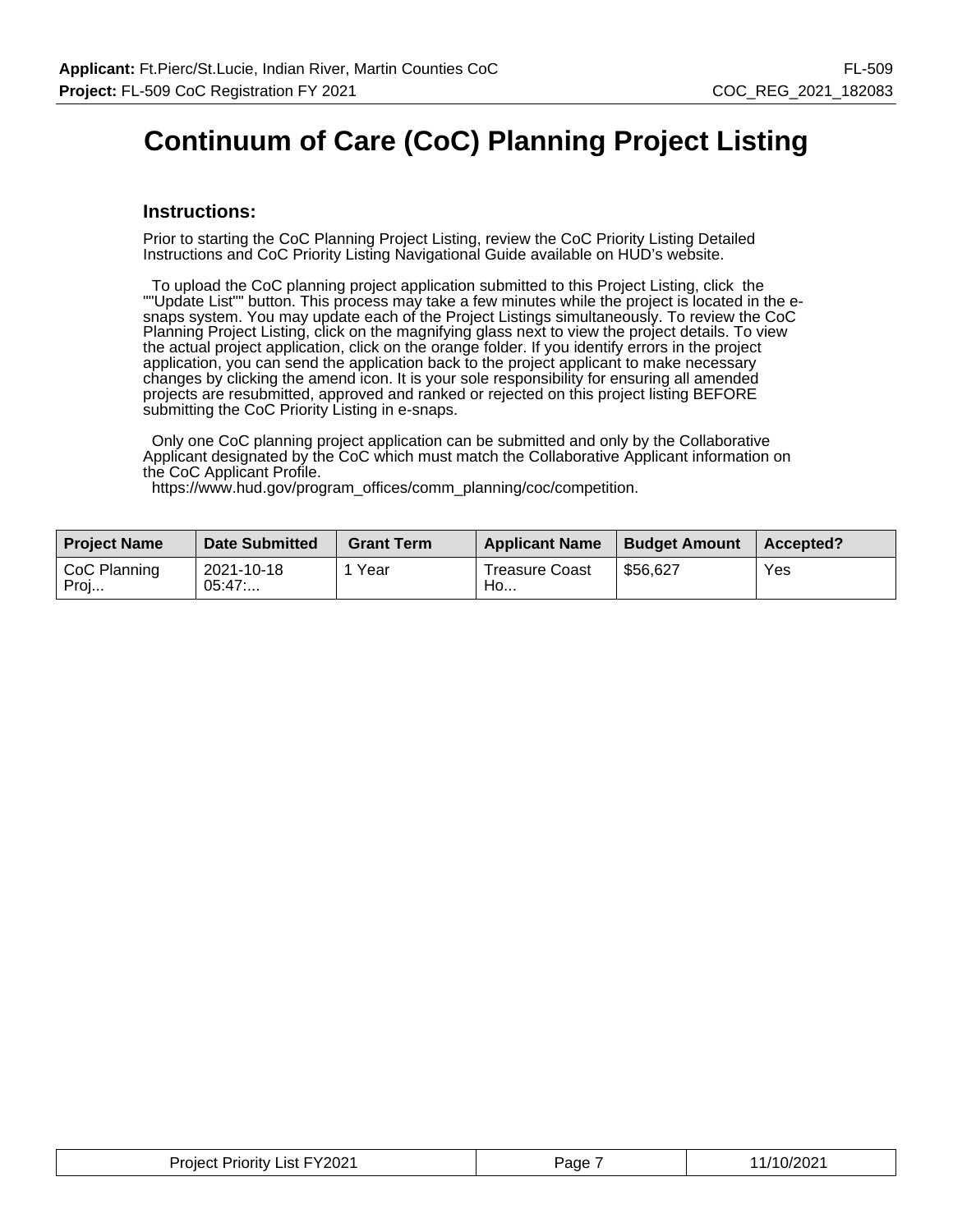### **Continuum of Care (CoC) YHDP Renewal Project Listing**

### **Instructions:**

Prior to starting the YHDP Renewal Project Listing, review the CoC Priority Listing Detailed Instructions and CoC Priority Listing Navigational Guide available on HUD's website.

 To upload all YHDP renewal project applications submitted to this Project Listing, click the ""Update List"" button. This process may take a few minutes based upon the number of YHDP renewal and replacement projects submitted by project applicant(s) to your CoC in the e-snaps system. You may update each of the Project Listings simultaneously. To review a project on the YHDP Renewal Project Listing, click on the magnifying glass next to each project to view project details. To view the actual project application, click on the orange folder. If you identify errors in the project application(s), you can send the application back to the project applicant to make necessary changes by clicking the amend icon. It is your sole responsibility for ensuring all amended projects are resubmitted, approved and ranked or rejected on this project listing BEFORE submitting the CoC Priority Listing in e-snaps.

https://www.hud.gov/program\_offices/comm\_planning/coc/competition.

**The Collaborative Applicant certifies that there is a demonstrated need for all renewal permanent supportive housing and rapid rehousing projects listed on the Renewal Project Listing.**

**The Collaborative Applicant certifies all renewal permanent supportive housing and rapid rehousing projects listed on the Renewal Project Listing comply with program requirements and appropriate standards of quality and habitability.**

**The Collaborative Applicant does not have any renewal permanent supportive housing or rapid rehousing renewal projects.**

| <b>Project</b><br><b>Name</b> | Date<br><b>Submitted</b> | <b>Applicant</b><br><b>Name</b> | <b>Budget</b><br>Amount | Comp<br><b>Type</b> | Grant<br><b>Term</b> | <b>Accepted</b> | <b>PSH/RRH</b> | <b>Consolida</b><br>tion Type |
|-------------------------------|--------------------------|---------------------------------|-------------------------|---------------------|----------------------|-----------------|----------------|-------------------------------|
| This list contains no items   |                          |                                 |                         |                     |                      |                 |                |                               |

X

| EV2021<br>Pronr<br>.ıst<br>. JOIP"<br>ΠΟΠΙΝ<br>ິ∠∪∠∴ | 'age | ംഗാറെ :<br>. ., |
|------------------------------------------------------|------|-----------------|
|------------------------------------------------------|------|-----------------|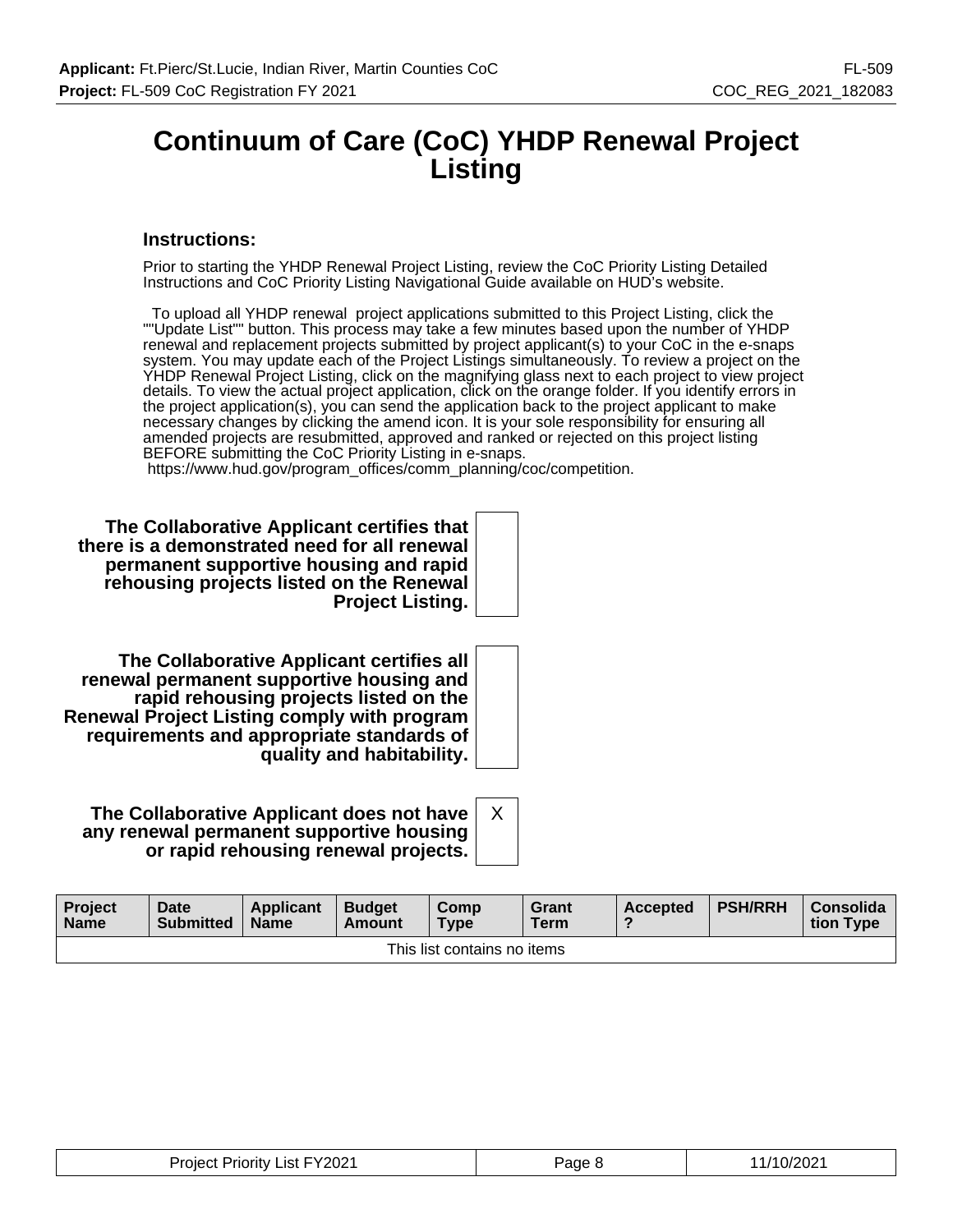### **Continuum of Care (CoC) YHDP Replacement Project Listing**

### **Instructions:**

Prior to starting the YHDP Replacement Project Listing, review the CoC Priority Listing Detailed Instructions and CoC Priority Listing Navigational Guide available on HUD's website.

 To upload all YHDP replacement project applications submitted to this Project Listing, click the ""Update List"" button. This process may take a few minutes based upon the number of YHDP replacement projects submitted by project applicant(s) to your CoC in the e-snaps system. You may update each of the Project Listings simultaneously. To review a project on the YHDP Replacement Project Listing, click on the magnifying glass next to each project to view project details. To view the actual project application, click on the orange folder. If you identify errors in the project application(s), you can send the application back to the project applicant to make necessary changes by clicking the amend icon. It is your sole responsibility for ensuring all amended projects are resubmitted, approved and ranked or rejected on this project listing BEFORE submitting the CoC Priority Listing in e-snaps.

https://www.hud.gov/program\_offices/comm\_planning/coc/competition.

| <b>Project Name</b>         | Date<br><b>Submitted</b> | Applicant<br><b>Name</b> | <b>Budget</b><br>Amount | <b>Comp Type</b> | <b>Grant Term</b> | Accepted? |
|-----------------------------|--------------------------|--------------------------|-------------------------|------------------|-------------------|-----------|
| This list contains no items |                          |                          |                         |                  |                   |           |

| Project Priority List FY2021 | Page ' | 11/10/2021 |
|------------------------------|--------|------------|
|------------------------------|--------|------------|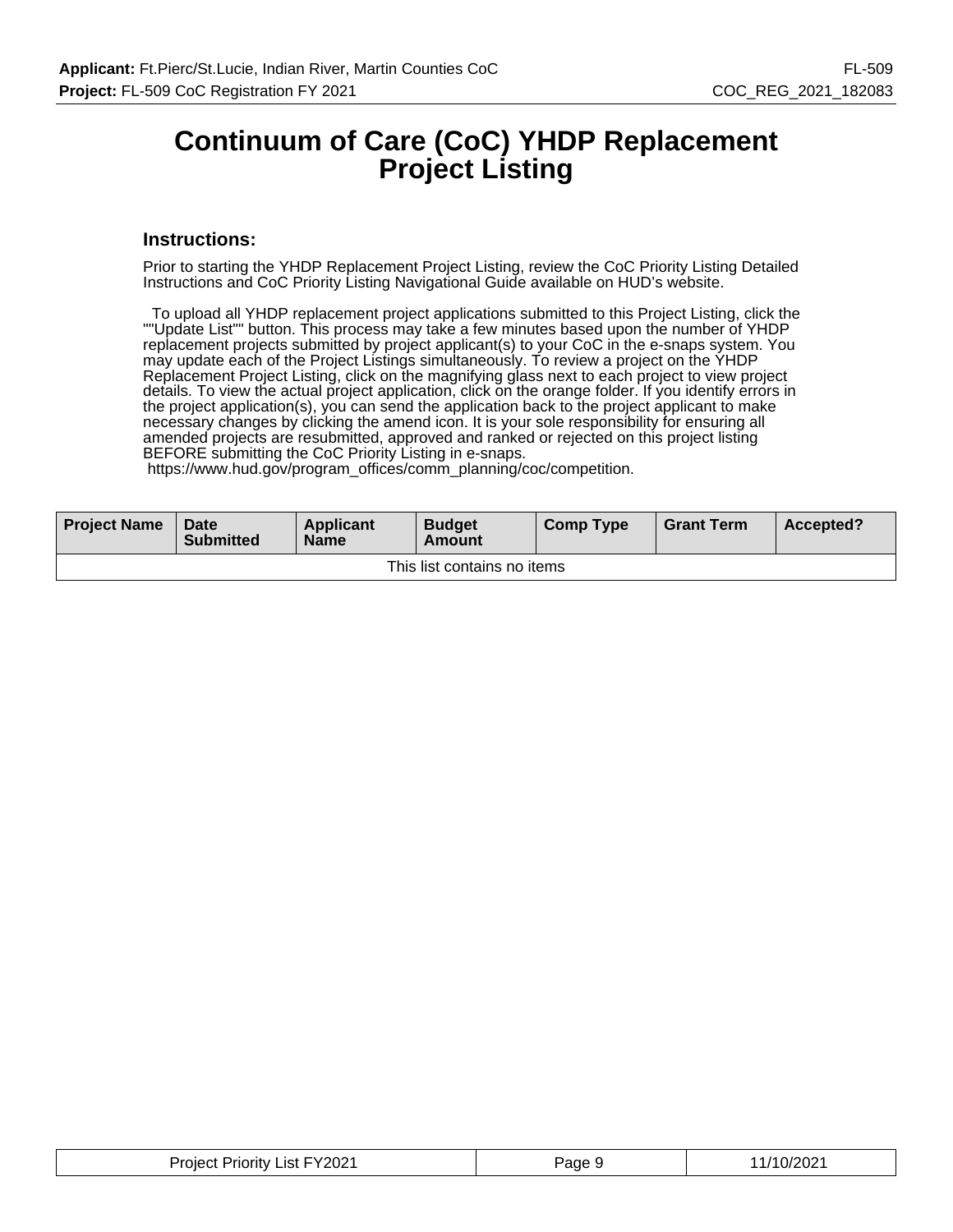# **Funding Summary**

#### **Instructions**

This page provides the total budget summaries for each of the project listings after the you approved, ranked (New and Renewal Project Listings only), or rejected project applications. You must review this page to ensure the totals for each of the categories is accurate. The "Total CoC Request" indicates the total funding request amount your CoC's Collaborative Applicant will submit to HUD for funding consideration. As stated previously, only 1 UFA Cost project application (for UFA designated Collaborative Applicants only) and only 1 CoC Planning project application can be submitted and only the Collaborative Applicant designated by the CoC is eligible to request these funds.

| <b>Title</b>               | <b>Total Amount</b> |
|----------------------------|---------------------|
| <b>Renewal Amount</b>      | \$1,887,012         |
| <b>New Amount</b>          | \$79,000            |
| <b>CoC Planning Amount</b> | \$56,627            |
| <b>YHDP Amount</b>         | \$0                 |
| <b>Rejected Amount</b>     | \$0                 |
| <b>TOTAL CoC REQUEST</b>   | \$2,022,639         |

| Project Priority List FY2021 | Page 10 | 11/10/2021 |
|------------------------------|---------|------------|
|------------------------------|---------|------------|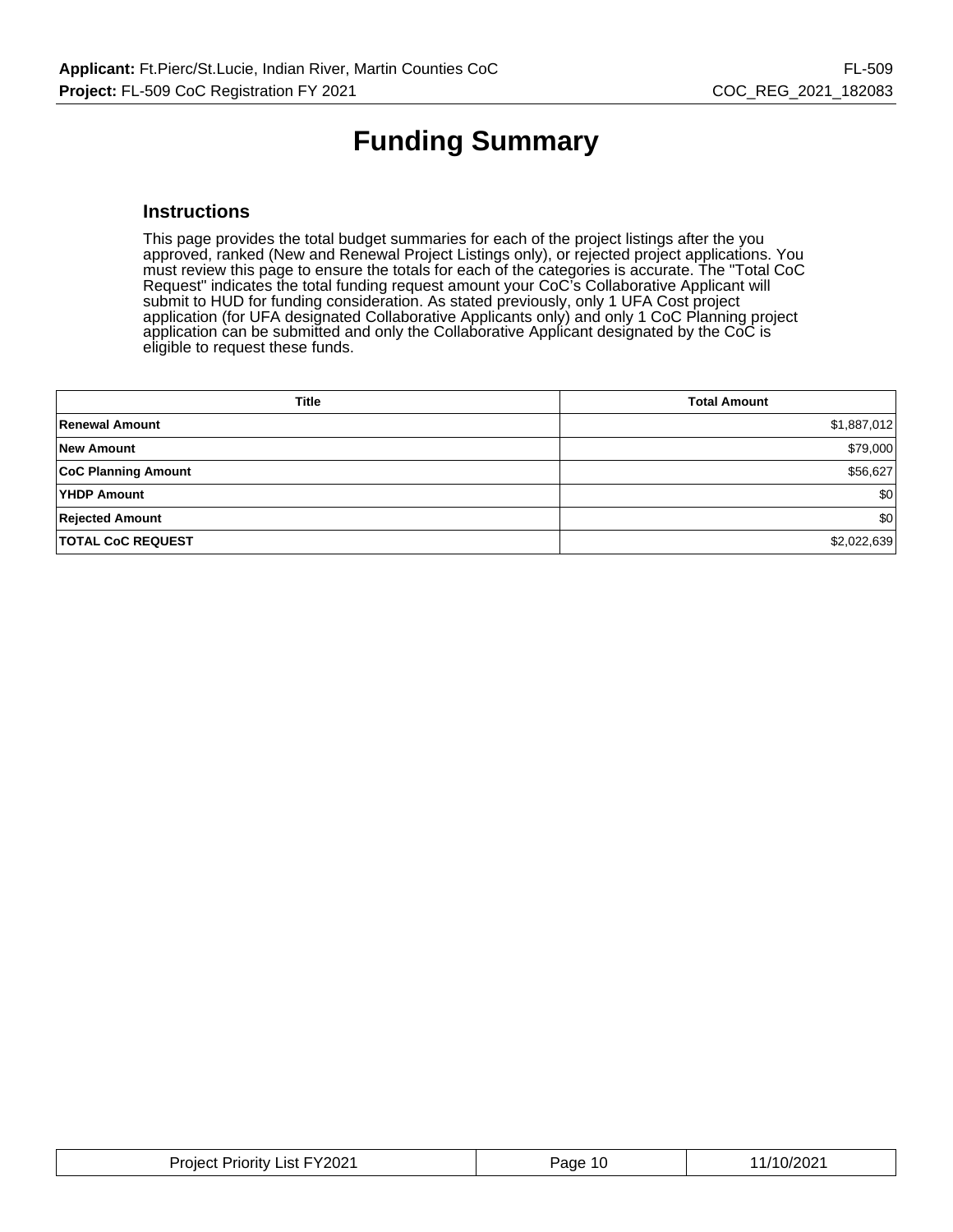# **Attachments**

| <b>Document Type</b>                                                      | <b>Required?</b> | <b>Document Description</b> | Date Attached |
|---------------------------------------------------------------------------|------------------|-----------------------------|---------------|
| Certification of Consistency with<br>the Consolidated Plan (HUD-<br>2991) | Yes              | Certifications of           | 10/29/2021    |
| FY 2021 Rank Tool (optional)                                              | No               | 2021 Project Rati           | 10/29/2021    |
| Other                                                                     | No               |                             |               |
| Other                                                                     | No               |                             |               |

| FY2021<br>Proiect F<br>: Priority .<br>List F<br>the contract of the contract of the contract of the contract of the contract of the contract of the contract of | Page<br>. . | /10/2021<br>I A |
|------------------------------------------------------------------------------------------------------------------------------------------------------------------|-------------|-----------------|
|------------------------------------------------------------------------------------------------------------------------------------------------------------------|-------------|-----------------|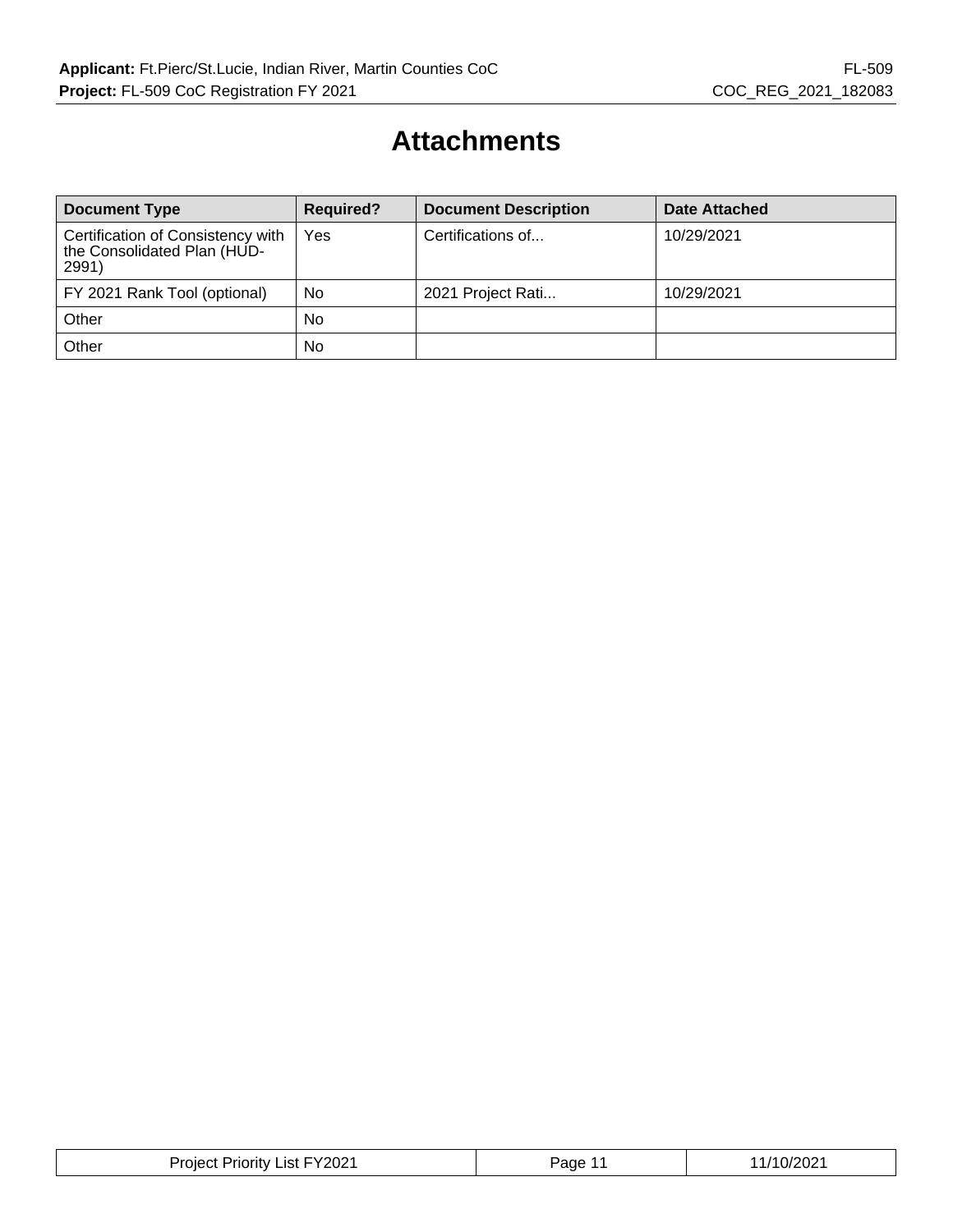# **Attachment Details**

**Document Description:** Certifications of Consistency with Consolidated Plan

# **Attachment Details**

**Document Description:** 2021 Project Rating and Ranking Tool

# **Attachment Details**

**Document Description:**

# **Attachment Details**

**Document Description:**

| Project Priority List FY2021 | Page 1 <sup>o</sup> | 11/10/2021 |
|------------------------------|---------------------|------------|
|------------------------------|---------------------|------------|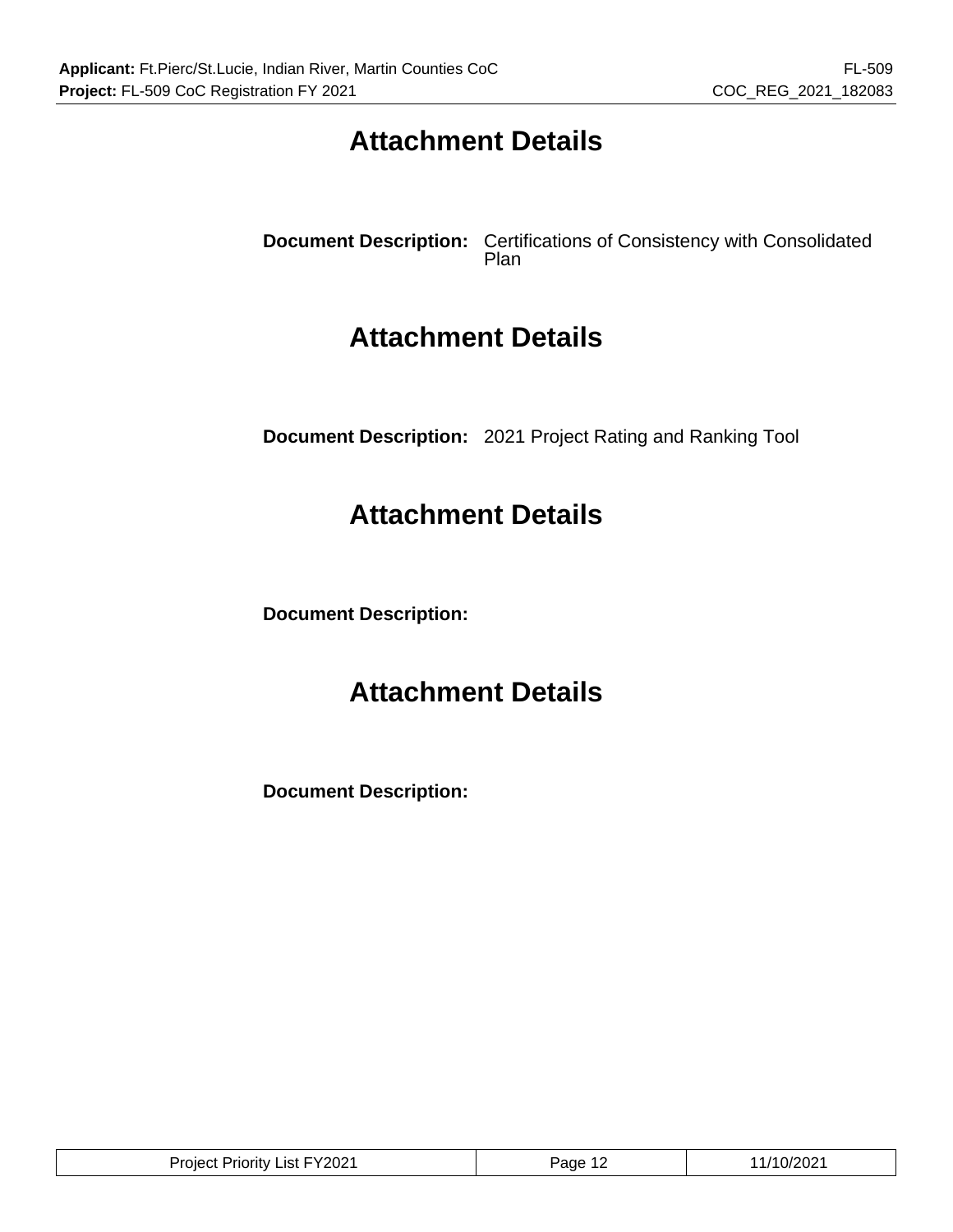# **Submission Summary**

**WARNING: The FY2021 CoC Consolidated Application requires 2 submissions. Both this Project Priority Listing AND the CoC Consolidated Application MUST be submitted.**

### **WARNING: The FY2021 CoC Consolidated Application requires 2 submissions. Both this Project Priority Listing AND the CoC Consolidated Application MUST be submitted.**

| Page                               | <b>Last Updated</b> |  |  |
|------------------------------------|---------------------|--|--|
|                                    |                     |  |  |
| <b>Before Starting</b>             | No Input Required   |  |  |
| <b>1A. Identification</b>          | 09/07/2021          |  |  |
| 2. Reallocation                    | 10/03/2021          |  |  |
| <b>5A. CoC New Project Listing</b> | 10/18/2021          |  |  |
| 5B. CoC Renewal Project Listing    | 10/22/2021          |  |  |
| 5D. CoC Planning Project Listing   | 10/18/2021          |  |  |
| <b>5E. YHDP Renewal</b>            | No Input Required   |  |  |
| 5F. YHDP Replace                   | No Input Required   |  |  |
| <b>Funding Summary</b>             | No Input Required   |  |  |
| <b>Attachments</b>                 | 10/29/2021          |  |  |
| <b>Submission Summary</b>          | No Input Required   |  |  |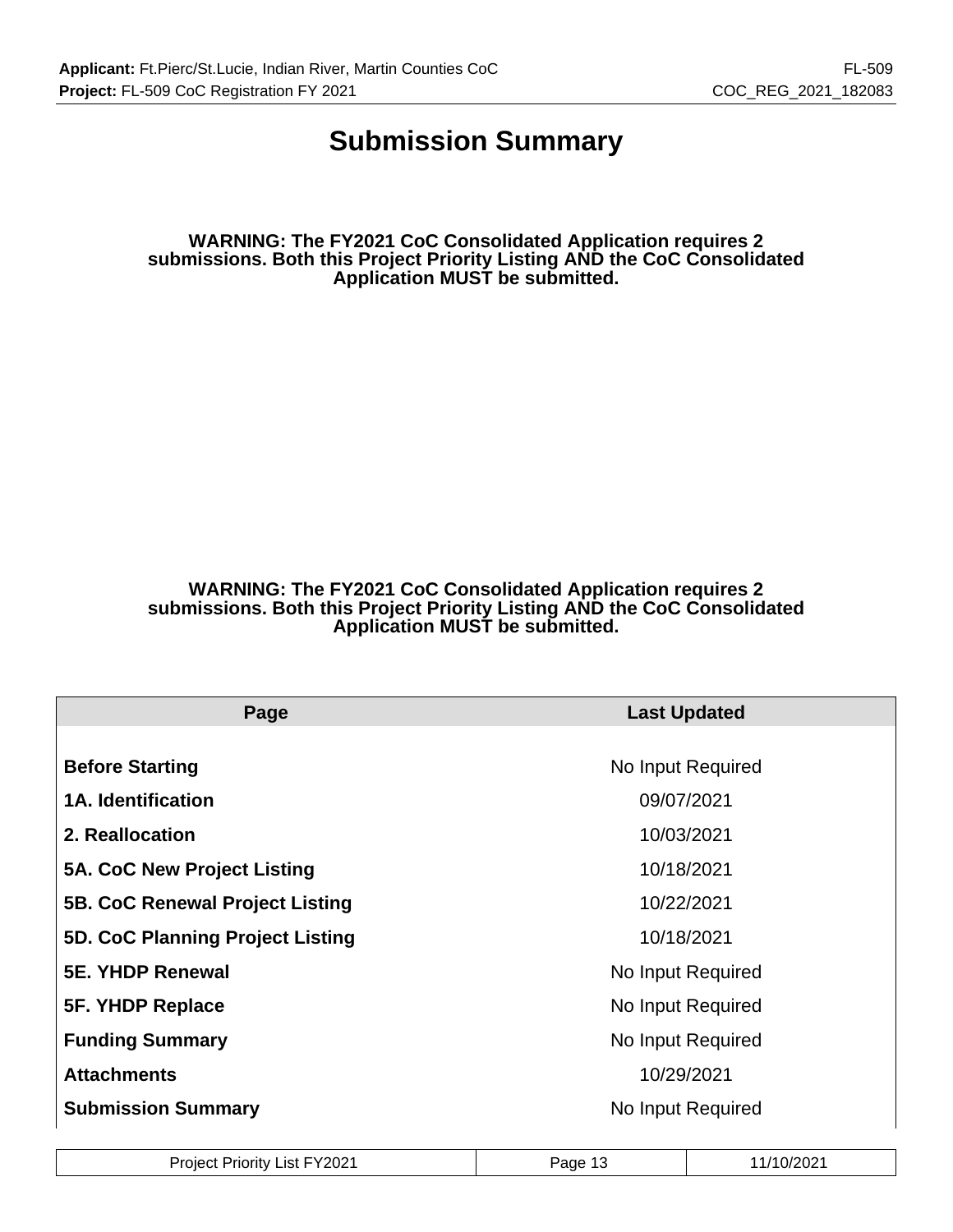| $-1$ $\sqrt{200}$<br>Project<br>∟ıst ′<br>.iority<br>:UZ | аас | ″∪∠ |
|----------------------------------------------------------|-----|-----|
|----------------------------------------------------------|-----|-----|

 $\mathbb{L}$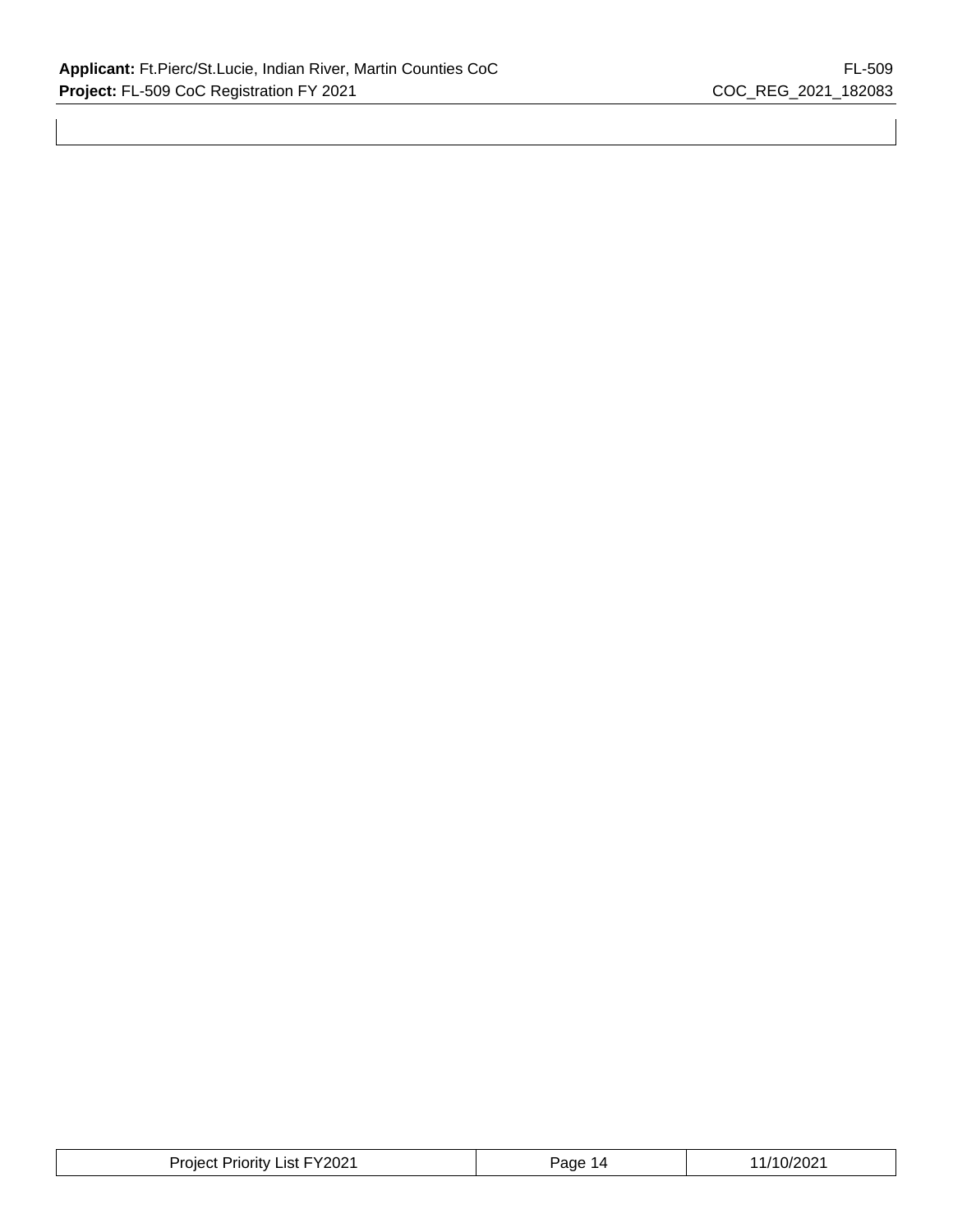# Certification of Consistency Plan with the **Consolidated Plan**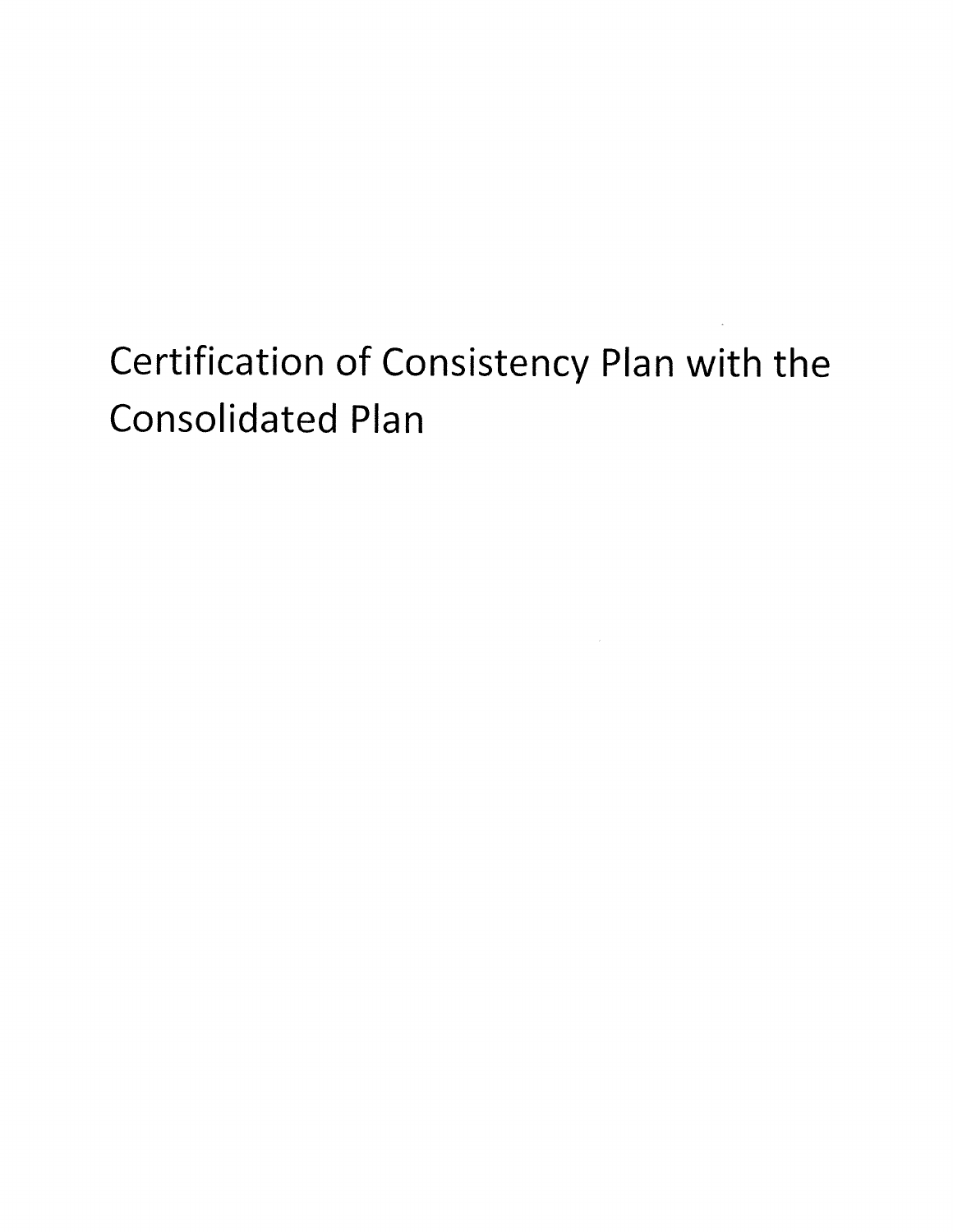**Certification of Consistency Plan** with the Consolidated Plan for the Continuum of Care **Program Competition** 

I certify the proposed activities included in the Continuum of Care (CoC) project application(s) is consistent with the jurisdiction's currently approved Consolidated Plan.

| Applicant Name: Martin County Board of County Commissioners |
|-------------------------------------------------------------|
|                                                             |
|                                                             |

Project Name: 2021: MC Chronics; MC Rental; MC Re-Entry

Location of the Project: 2401 SE Monterey Road, Stuart, FL 34996

Name of Certifying Jurisdiction: State of Florida

**Certifying Official** of the Jurisdiction Name: Shannon Piotrowski

Title: Deputy Director, Office on Homelessness, State of Florida Department of Children and Families

| Signature:<br>M<br><b>Section</b><br><b>COMPANY</b><br>________ | <b>CONTRACTOR</b><br>Total and Suit advanced Market and agreement and the annual |
|-----------------------------------------------------------------|----------------------------------------------------------------------------------|
|-----------------------------------------------------------------|----------------------------------------------------------------------------------|

Date: 10/27/2021

Public reporting burden for this collection of information is estimated to average 3.0 hours per response, including the time for reviewing instructions, completing the form, attaching a list of projects if submitting one form per jurisdiction, obtaining local jurisdiction's signature, and uploading to the electronic e-snaps CoC Consolidated Application. This agency may not conduct or sponsor, and a person is not required to respond to, a collection information unless that collection displays a valid OMB control number.

Privacy Act Statement. This form does not collect SSN information. The Department of Housing and Urban Development (HUD) is authorized to collect all the information required by this form under 24 CFR part 91, 24 CFR Part 578, and is authorized by the McKinney-Vento Act, as amended by S. 896 The Homeless Emergency Assistance and Rapid Transition to Housing (HEARTH) Act of 2009 (42 U.S.C. 11371 et seq.).

HUD considers the completion of this form, including the local jurisdiction(s) authorizing official's signature, as confirmation the project application(s) proposed activities submitted to HUD in the CoC Program Competition are consistent with the jurisdiction's Consolidated Plan and, if the project applicant is a state or unit of local government, that the jurisdiction is following its Consolidated Plan per the requirement of 24 CFR part 91. Failure to either submit one form per project or one form with a listing of project information for each field (i.e., name of applicant, name of project, location of project) will result in a technical deficiency notification that must be corrected within the number of days designated by HUD, and further failure to provide missing or incomplete information will result in project application removal from the review process and rejection in the competitive process.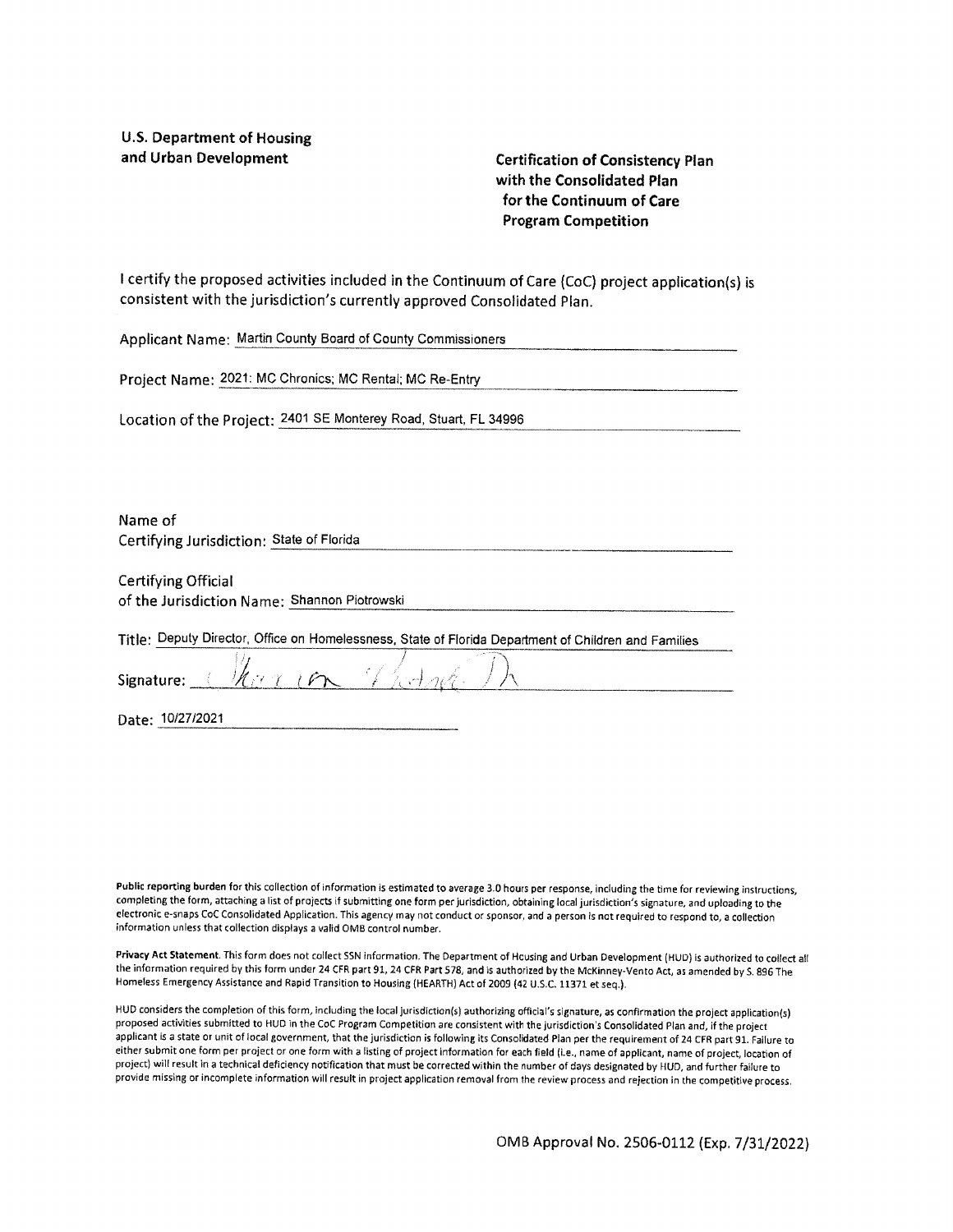The following information must be completed by the Continuum of Care's designated Collaborative Applicant. If the CoC has multiple projects, it may complete a single HUD-2991 for the jurisdiction provided the Collaborative Applicant includes a list of all projects with applicant names, project names, and locations that will be submitted to HUD with the form when forwarding to the jurisdiction for signature. If there are multiple jurisdictions located within a CoC's geographic area, it must obtain a signed HUD-2991 for each jurisdiction where projects are located.

Completed by the CoC's Collaborative Applicant:

Applicant Name. Martin County Board of County Commissioners.

Project Name. Martin County Chromic

**Martin County Rental Renewal** 

Martin County Re-entry

Program Competition. NOFO 2021

Location of the Project. Martin County scattered site

2401 SE Monterey Road

**Stuart, FI 34996** 

Certifying Jurisdiction: State of Florida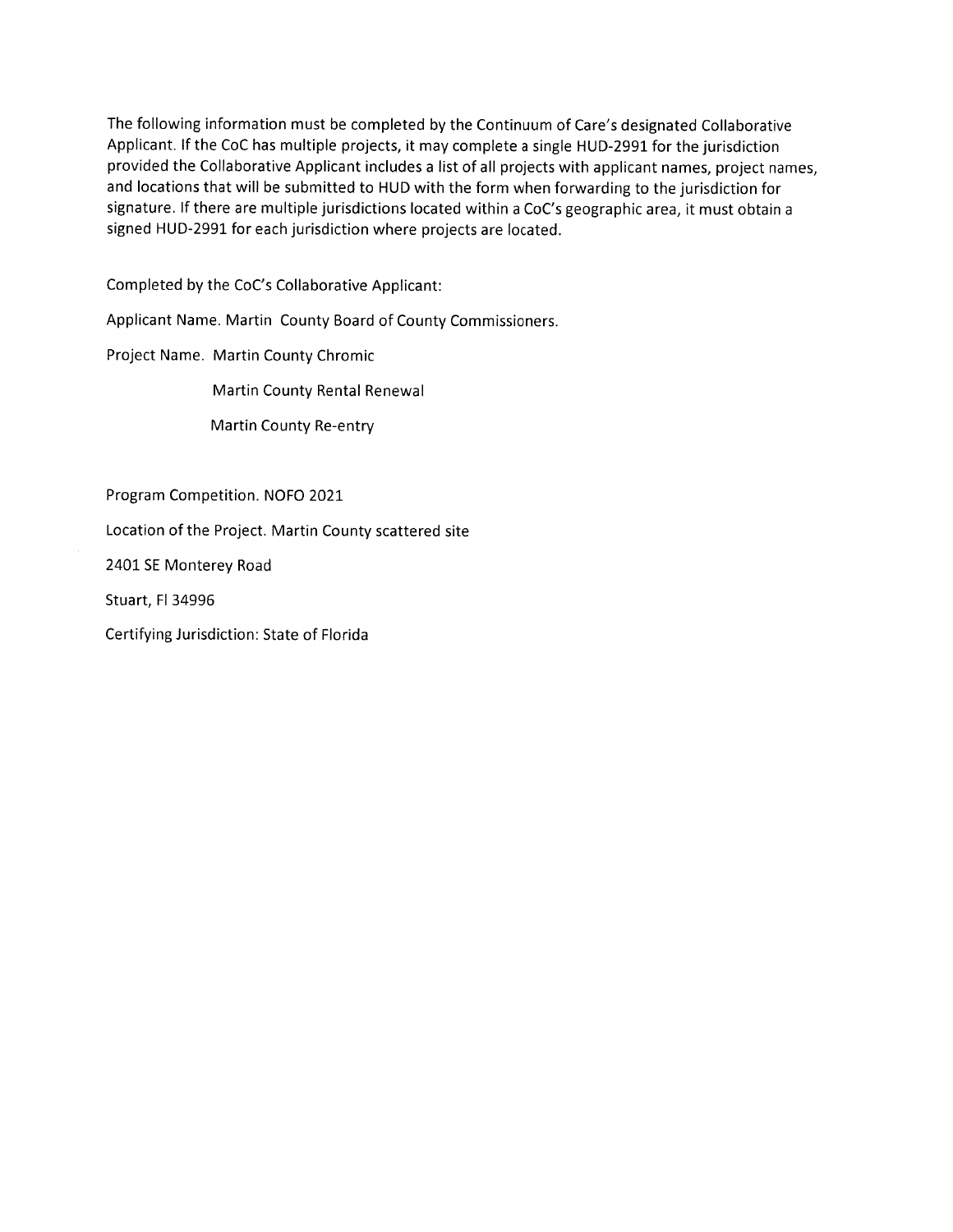**Certification of Consistency Plan** with the Consolidated Plan for the Continuum of Care **Program Competition** 

I certify the proposed activities included in the Continuum of Care (CoC) project application(s) is consistent with the jurisdiction's currently approved Consolidated Plan.

Applicant Name: St. Lucie County Board of County Commissioners

Project Name: 2021: SLC Vets; SLC TRA; SLC Rental Assistance

Location of the Project: 437 North 7th Street, Ft. Pierce, FL 34950

Name of Certifying Jurisdiction: State of Florida

Certifying Official of the Jurisdiction Name: Shannon Piotrowski

Title: Deputy Director, Office on Homelessness, State of Florida Department of Children and Families

Date: 10/27/2021

Signature:

Public reporting burden for this collection of information is estimated to average 3.0 hours per response, including the time for reviewing instructions, completing the form, attaching a list of projects if submitting one form per jurisdiction, obtaining local jurisdiction's signature, and uploading to the electronic e-snaps CoC Consolidated Application. This agency may not conduct or sponsor, and a person is not required to respond to, a collection information unless that collection displays a valid OMB control number.

Privacy Act Statement. This form does not collect SSN information. The Department of Housing and Urban Development (HUD) is authorized to collect all the information required by this form under 24 CFR part 91, 24 CFR Part 578, and is authorized by the McKinney-Vento Act, as amended by S. 896 The Homeless Emergency Assistance and Rapid Transition to Housing (HEARTH) Act of 2009 (42 U.S.C. 11371 et seq.).

HUD considers the completion of this form, including the local jurisdiction(s) authorizing official's signature, as confirmation the project application(s) proposed activities submitted to HUD in the CoC Program Competition are consistent with the jurisdiction's Consolidated Plan and, if the project applicant is a state or unit of local government, that the jurisdiction is following its Consolidated Plan per the requirement of 24 CFR part 91. Failure to either submit one form per project or one form with a listing of project information for each field (i.e., name of applicant, name of project, location of project) will result in a technical deficiency notification that must be corrected within the number of days designated by HUD, and further failure to provide missing or incomplete information will result in project application removal from the review process and rejection in the competitive process.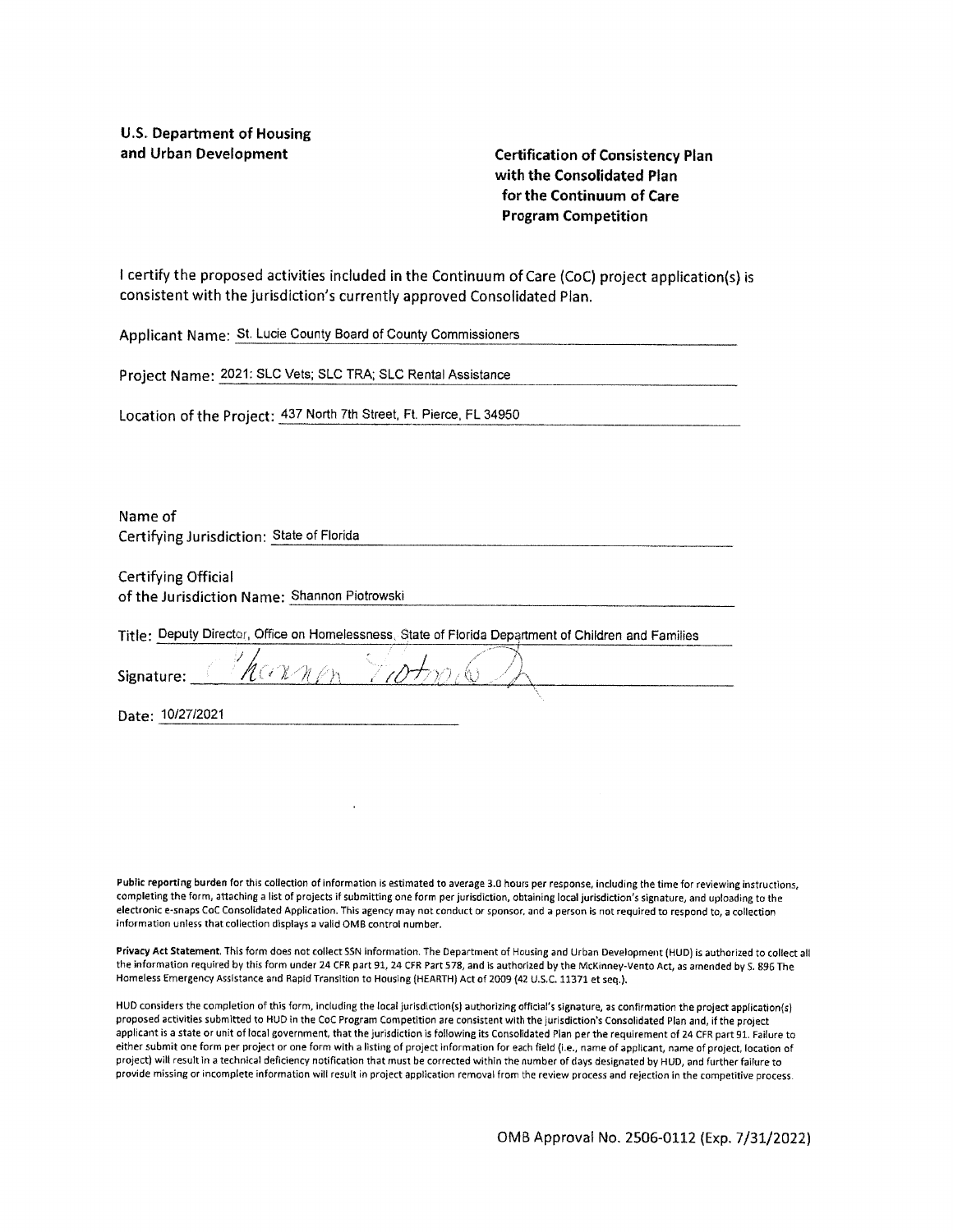The following information must be completed by the Continuum of Care's designated Collaborative Applicant. If the CoC has multiple projects, it may complete a single HUD-2991 for the jurisdiction provided the Collaborative Applicant includes a list of all projects with applicant names, project names, and locations that will be submitted to HUD with the form when forwarding to the jurisdiction for signature. If there are multiple jurisdictions located within a CoC's geographic area, it must obtain a signed HUD-2991 for each jurisdiction where projects are located.

Completed by the CoC's Collaborative Applicant:

Applicant Name. St. Lucie County Board of County Commissioners.

Project Name. St. Lucie County VETS

St. Lucie County TRAI Renewal

St. Lucie County Renstl Assistance

Program Competition. NOFO 2021

Location of the Project, St. Lucie County scattered site

437 North 7<sup>th</sup> Street

Ft. Pierce, FL 34950

Certifying Jurisdiction: State of Florida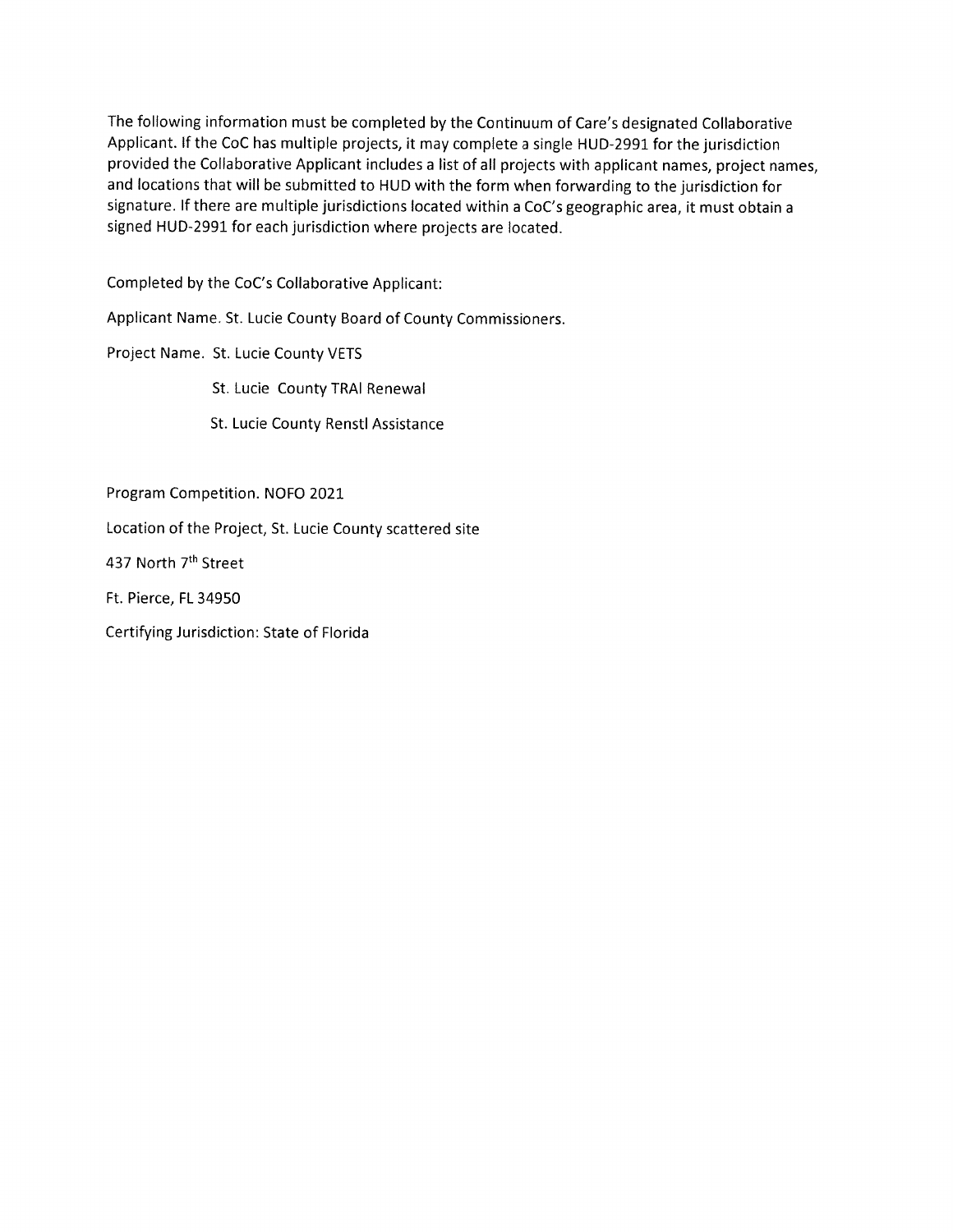**Certification of Consistency Plan** with the Consolidated Plan for the Continuum of Care **Program Competition** 

I certify the proposed activities included in the Continuum of Care (CoC) project application(s) is consistent with the jurisdiction's currently approved Consolidated Plan.

Applicant Name: Indian River County Board of County Commissioners

Project Name: 2021: COCWide TRA; ALCOHOPE; HMIS/CE; New Chronics; CoCWide TRA2; IR Chronic; Family Rental Assistance; Data Quality: New Horizons Two

Location of the Project: 1801 27th Street, Vero Beach, FL 32960

Name of Certifying Jurisdiction: State of Florida

Certifying Official of the Jurisdiction Name: Shannon Piotrowski

Title: Deputy Director, Office on Homelessness, State of Florida Department of Children and Families

*oxnon* Signature:

Date: 10/27/2021

Public reporting burden for this collection of information is estimated to average 3.0 hours per response, including the time for reviewing instructions, completing the form, attaching a list of projects if submitting one form per jurisdiction, obtaining local jurisdiction's signature, and uploading to the electronic e-snaps CoC Consolidated Application. This agency may not conduct or sponsor, and a person is not required to respond to, a collection information unless that collection displays a valid OMB control number.

Privacy Act Statement. This form does not collect SSN information. The Department of Housing and Urban Development (HUD) is authorized to collect all the information required by this form under 24 CFR part 91, 24 CFR Part 578, and is authorized by the McKinney-Vento Act, as amended by 5. 896 The Homeless Emergency Assistance and Rapid Transition to Housing (HEARTH) Act of 2009 (42 U.S.C. 11371 et seq.).

HUD considers the completion of this form, including the local jurisdiction(s) authorizing official's signature, as confirmation the project application(s) proposed activities submitted to HUD in the CoC Program Competition are consistent with the jurisdiction's Consolidated Plan and, if the project applicant is a state or unit of local government, that the jurisdiction is following its Consolidated Plan per the requirement of 24 CFR part 91. Failure to either submit one form per project or one form with a listing of project information for each field (i.e., name of applicant, name of project, location of project) will result in a technical deficiency notification that must be corrected within the number of days designated by HUD, and further failure to provide missing or incomplete information will result in project application removal from the review process and rejection in the competitive process.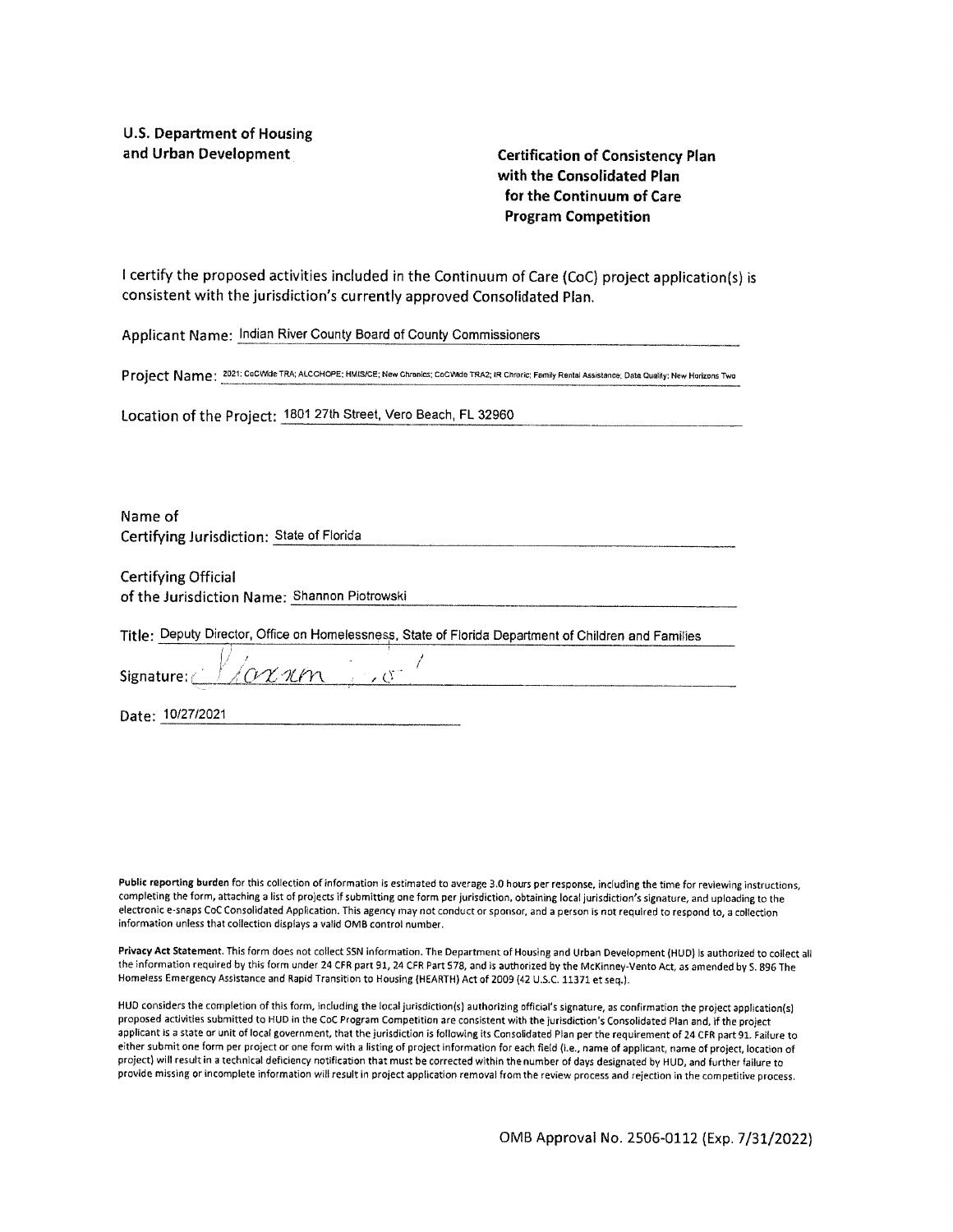The following information must be completed by the Continuum of Care's designated Collaborative Applicant. If the CoC has multiple projects, it may complete a single HUD-2991 for the jurisdiction provided the Collaborative Applicant includes a list of all projects with applicant names, project names, and locations that will be submitted to HUD with the form when forwarding to the jurisdiction for signature. If there are multiple jurisdictions located within a CoC's geographic area, it must obtain a signed HUD-2991 for each jurisdiction where projects are located.

 $\bar{z}$ 

Completed by the CoC's Collaborative Applicant:

Applicant Name. Indian River County Board of County Commissioners.

Project Name. CoCwide TRA

Alcohope HMIS/CE **New Chronics** CoCwide TRA TWO **Indian River Chronics Family Rental Assistance** Data Quality New Horizons Two

Program Competition. NOFO 2021

Location of the Project, Indian river County scattered site

1801 27t Street

Vero Beach, Fl 32960

Certifying Jurisdiction: State of Florida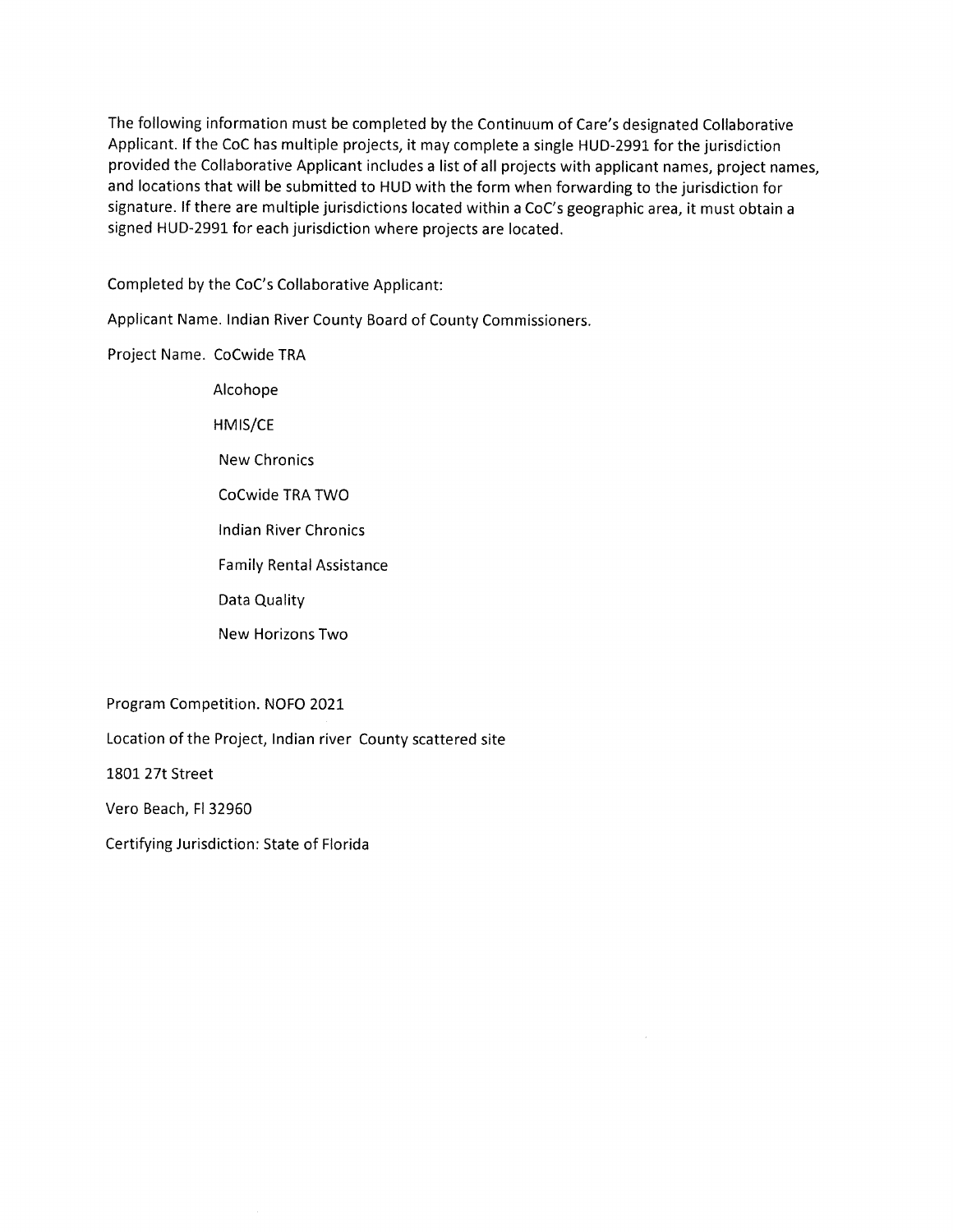**U.S. Department of Housing** and Urban Development

**Certification of Consistency Plan** with the Consolidated Plan for the Continuum of Care **Program Competition** 

I certify the proposed activities included in the Continuum of Care (CoC) project application(s) is consistent with the jurisdiction's currently approved Consolidated Plan.

Applicant Name: Treasure Coast Homeless Services Council, Inc.

Project Name: 2021: Renewal Systems Performance; CoC Planning Project Application; CoC Lead Agency HMIS

Location of the Project: 2525 St. Lucie Avenue, Vero Beach, FL 32960

Name of Certifying Jurisdiction: State of Florida

Certifying Official of the Jurisdiction Name: Shannon Piotrowski

Title: Deputy Director, Office on Homelessness, State of Florida Department of Children and Families

Signature:

Date: 10/27/2021

Public reporting burden for this collection of information is estimated to average 3.0 hours per response, including the time for reviewing instructions, completing the form, attaching a list of projects if submitting one form per jurisdiction, obtaining local jurisdiction's signature, and uploading to the electronic e-snaps CoC Consolidated Application. This agency may not conduct or sponsor, and a person is not required to respond to, a collection information unless that collection displays a valid OMB control number.

Privacy Act Statement. This form does not collect SSN information. The Department of Housing and Urban Development (HUD) is authorized to collect all the information required by this form under 24 CFR part 91, 24 CFR Part 578, and is authorized by the McKinney-Vento Act, as amended by 5. 896 The Homeless Emergency Assistance and Rapid Transition to Housing (HEARTH) Act of 2009 (42 U.S.C. 11371 et seq.).

HUD considers the completion of this form, including the local jurisdiction(s) authorizing official's signature, as confirmation the project application(s) proposed activities submitted to HUD in the CoC Program Competition are consistent with the jurisdiction's Consolidated Plan and, if the project applicant is a state or unit of local government, that the jurisdiction is following its Consolidated Plan per the requirement of 24 CFR part 91. Failure to either submit one form per project or one form with a listing of project information for each field (i.e., name of applicant, name of project, location of project) will result in a technical deficiency notification that must be corrected within the number of days designated by HUD, and further failure to provide missing or incomplete information will result in project application removal from the review process and rejection in the competitive process.